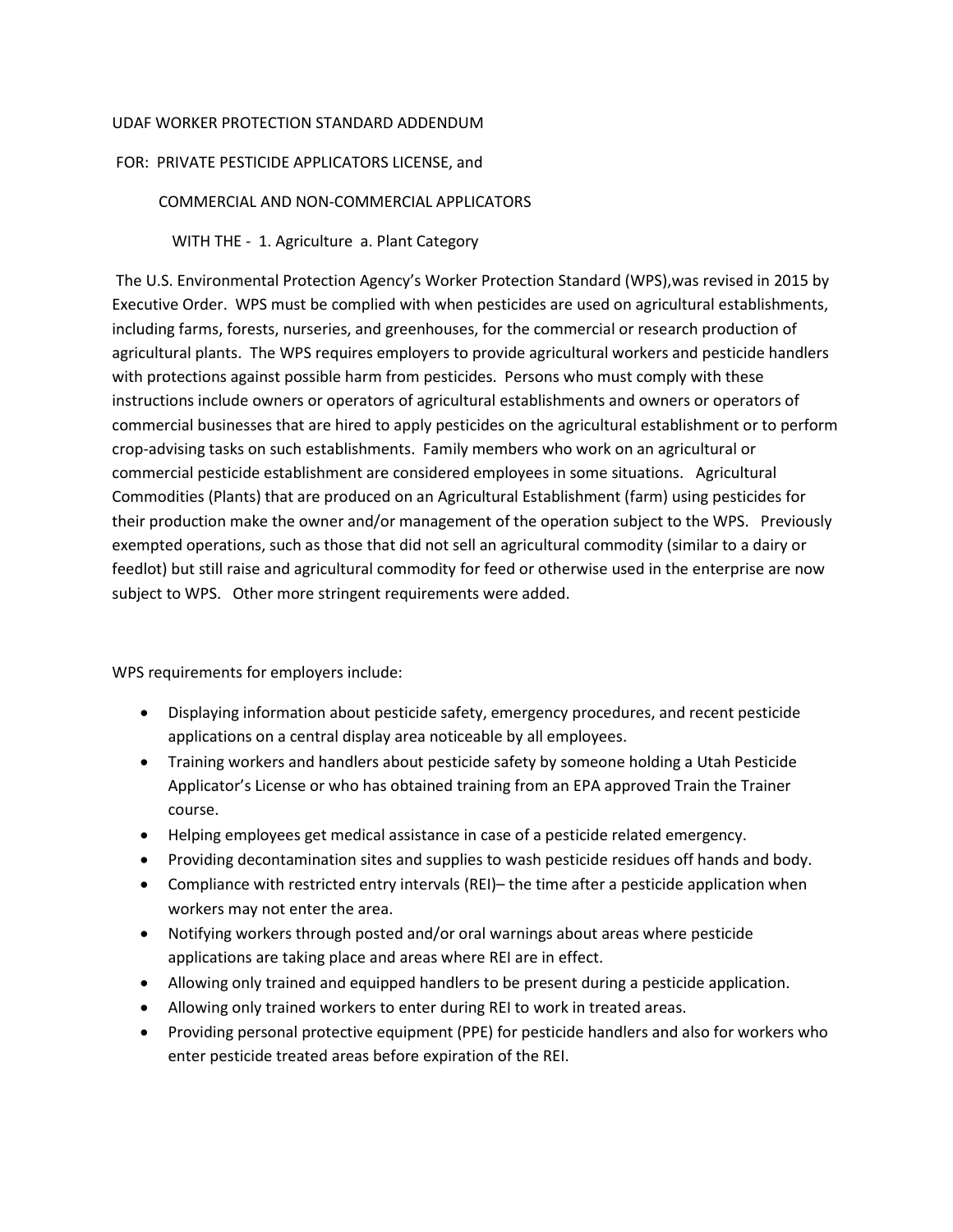Protecting pesticide handlers by giving them safety instructions about the correct use of pesticide application equipment and PPE and monitoring workers and handlers in hazardous situations.

One of the provisions of the WPS is the requirement that employers provide handlers and workers with ample water, soap, and single use towels for washing and decontamination from pesticides and that emergency transportation be made available in the event of a pesticide poisoning or injury. The WPS also establishes REI and the requirements for PPE. PPE requirements are specified for all pesticides used on farms and in forests, greenhouses, and nurseries. Some pesticide products already carried REI and PPE directions. This rule raised the level of protection and requirements for all pesticide products.

Other major provisions require that employers inform workers and handlers about pesticide hazards through safety training. Handlers must have easy access to pesticide label safety information and a listing of treatments site must be centrally located at the agricultural facility. Handlers are prohibited from applying a pesticide in a way that could expose workers or other people.

Agricultural Establishments should review the material on the website of the Pesticide Educational Resource Collaborative (WPS) and the UDAF WPS checklists to see how WPS may affect their operation.

The PERC website can be found by searching for PERC WPS, or by going to their website directly at <http://pesticideresources.org/> . Representatives of the Agricultural Establishment should review the "How to Comply" Manual and other information that it refers to.

UDAF WPS inspection checklists can be found below.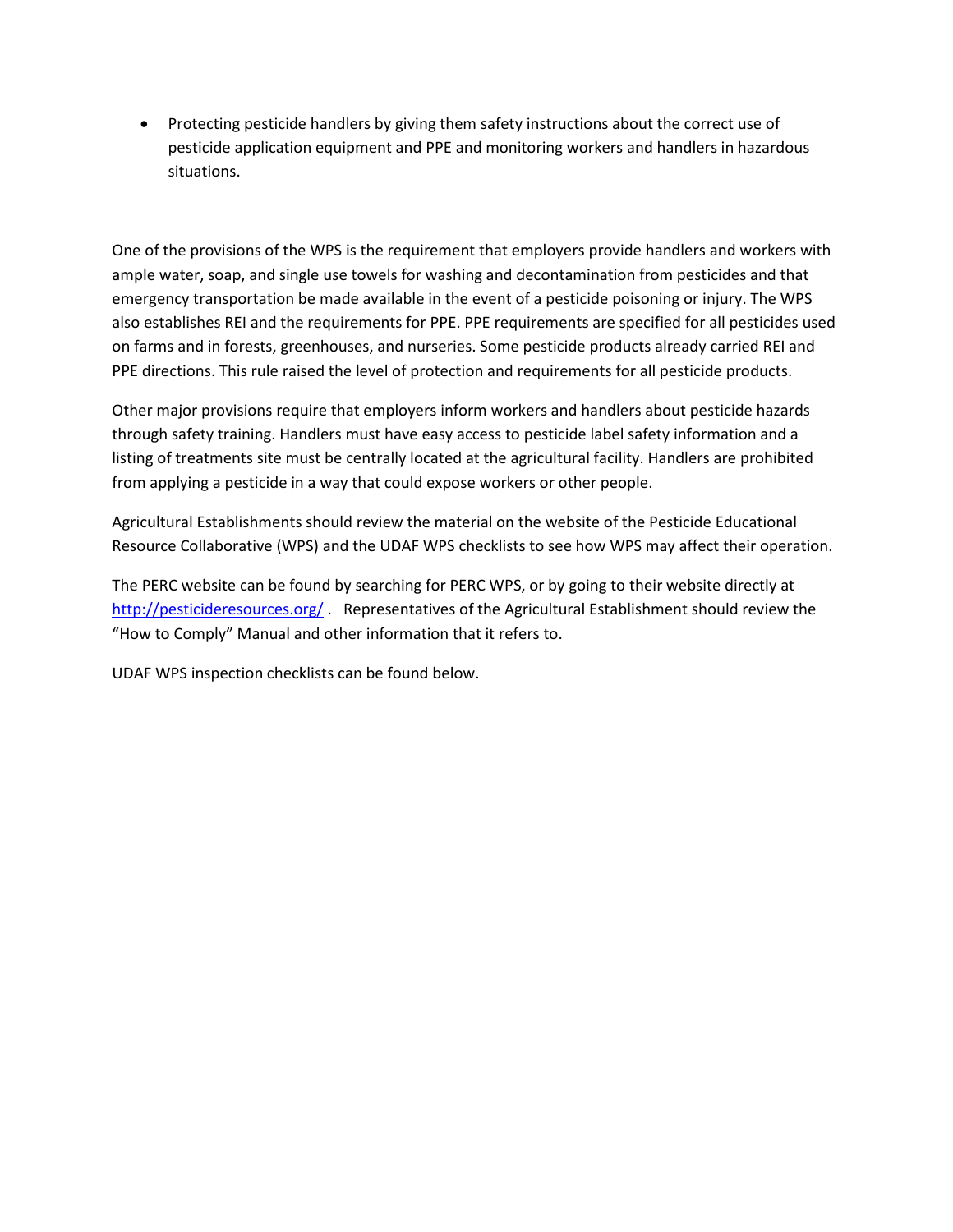Parts of WPS now apply to Utah Commercial Pesticide Businesses that apply pesticide on an operation that grows an Agricultural Commodity (Agricultural Plant). An inspector will now be visiting such businesses to determine their compliance with their part of the WPS using this checklist:

UDAF WORKER PROTECTION STANDARD INSPECTION CHECKLIST FOR UTAH COMMERCIAL PESTICIDE BUSINESSES (UCPB) and UTAH CERTIFIED COMMERCIAL APPLICATOR (UCBA)

Taken from the EPA Worker Protection Standard Inspection Manual Part 2: Commercial Pesticide Handling Establishment Checklist.

Note to inspector - If violations are found, they may be under WPS, and/or under Utah Rule- unlawful acts.

| Information Exchange, Does the Utah Commercial Pesticide Business communicate to the Agricultural Es-<br>tablishment the following?                                                                      |                  |                   |
|----------------------------------------------------------------------------------------------------------------------------------------------------------------------------------------------------------|------------------|-------------------|
| How des the UCPB communicate the information to the Agricultural Establishment? (Check Box)                                                                                                              | <b>HARD COPY</b> | <b>ELECTRONIC</b> |
| 1. Label                                                                                                                                                                                                 |                  |                   |
| 2. SDS                                                                                                                                                                                                   |                  |                   |
| 3. Does the UCPA and UCPB understand the REI and communicate it to the Agricultural Establishment?                                                                                                       |                  |                   |
| 4. Advise an approximate time the No Enter posters are put up and taken down per the REI?                                                                                                                |                  |                   |
| Does the application record communicated to the Agricultural Establishment including the following?:<br>(The application record for WPS requires  different items than during a UCPB record audit)       |                  |                   |
| 1. Property owner/manager name and address?                                                                                                                                                              | <b>YES</b>       | NO                |
| 2. Treatment site (must include an address, map, number of field, etc That can be identified by inspec-<br>tor)?                                                                                         | <b>YES</b>       | <b>NO</b>         |
| 1. Month, Day and time of application,?                                                                                                                                                                  | <b>YES</b>       | NO                |
| 2. Pesticide Brand (label) name?                                                                                                                                                                         | <b>YES</b>       | <b>NO</b>         |
| 3. EPA registration number?                                                                                                                                                                              | <b>YES</b>       | NΟ                |
| 4. Active Ingredient (AI) ?                                                                                                                                                                              | <b>YES</b>       | NO                |
| 5. Restrictive Entry Interval (REI)?                                                                                                                                                                     | <b>YES</b>       | NO                |
| 6. Rate of formulation applied per unit area? (how much of the AI is applied per acre or 1000 square<br>feet.)?                                                                                          | <b>YES</b>       | NO                |
| 7. Total amount used (of the product as mixed, or RTU)?                                                                                                                                                  | <b>YES</b>       | NO                |
| 8. The purpose of the application (identify target pest(s) and site)?                                                                                                                                    | <b>YES</b>       | NΟ                |
| 9. Business name?                                                                                                                                                                                        | <b>YES</b>       | <b>NO</b>         |
| 10. Business license number?                                                                                                                                                                             | <b>YES</b>       | NO                |
| 11. Applicator license number?                                                                                                                                                                           | <b>YES</b>       | <b>NO</b>         |
| 12. Business address?                                                                                                                                                                                    | <b>YES</b>       | NO                |
| 13. Business telephone number?                                                                                                                                                                           | YES              | <b>NO</b>         |
| When things change, is updated information provided to the Agricultural Establishment within two<br>hours of the completed application? (Start time or end time change , weather condition change, prod- | <b>YES</b>       | <b>NO</b>         |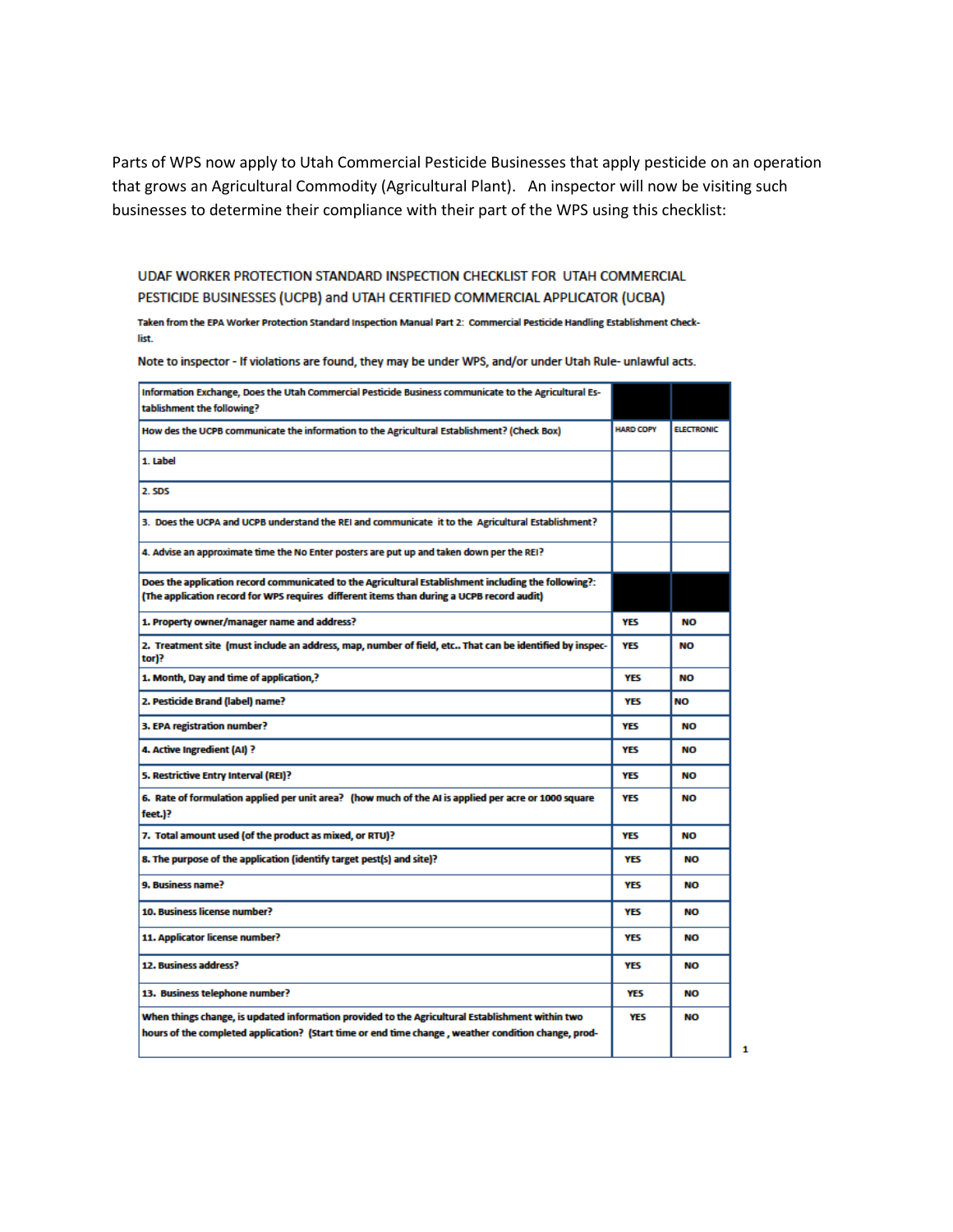This checklist is used by the UDAF inspector to determine how to proceed with the inspection:

| DANGER PELIGRO<br><b>WORKER PROTECTION STANDARD</b>                                                                                                                                                                                                                                                                                                                                                          |  |  |  |  |  |
|--------------------------------------------------------------------------------------------------------------------------------------------------------------------------------------------------------------------------------------------------------------------------------------------------------------------------------------------------------------------------------------------------------------|--|--|--|--|--|
| UDAF INSPECTION GUIDANCE                                                                                                                                                                                                                                                                                                                                                                                     |  |  |  |  |  |
| (TO BE COMPLETED AT ENTRANCE AND EXIT INTERVIEW)<br><b>Utah Department of</b><br>orientlinen and Ford                                                                                                                                                                                                                                                                                                        |  |  |  |  |  |
| <b>NAME OF ESTABLISHMENT:</b>                                                                                                                                                                                                                                                                                                                                                                                |  |  |  |  |  |
| <b>INSPECTION IS (Circle One):</b><br>and<br>Routine inspection or For Cause Inspection (complaint)<br>Announced<br>or Un-Announced                                                                                                                                                                                                                                                                          |  |  |  |  |  |
| <b>NOTICE OF INSPECTION (Circle One):</b><br><b>Notice of Pesticide Inspection (NOPI)</b><br><b>EPA NOTICE OF INSPECTION</b><br>MAKE CERTAIN SAMPLES ARE DOCUMENTED ON THE FORM USED                                                                                                                                                                                                                         |  |  |  |  |  |
| THIS INSPECTION WILL BE A (Circle One)<br>TIER 1 INSPECTION (within 30 days of application) TIER 2 INSPECTION (after 30 days)                                                                                                                                                                                                                                                                                |  |  |  |  |  |
| OPENING/ENTRANCE INTERVIEW ATTENDEES - INSPECTOR:<br><b>PERSON IN CHARGE:</b><br>OTHERS:                                                                                                                                                                                                                                                                                                                     |  |  |  |  |  |
| $\Box$ OBTAIN LIST OF PRODUCTS USED ON PREMESIS (get a copy of records) $\Box$ LOOK AT STORAGE as a separate inspection (separate NOI) ?<br>$\Box$ Areas to be inspected<br>and photographed $\,\Box$ PPE requirements $\,\Box$ Need for closing conference                                                                                                                                                  |  |  |  |  |  |
| $\Box$ DETERMINE WHO WILL BE INTERVIEWED FROM A RANDOM POOL OF EMPLOYEES, AT LEAST ONE WORKER AND ONE HANDLER (AS APPLICABLE)                                                                                                                                                                                                                                                                                |  |  |  |  |  |
| $\Box$ Tell the manager the expected duration of inspection $(1 to 2 hours)$<br>$\Box$ Discuss the facilities right to claim CBI                                                                                                                                                                                                                                                                             |  |  |  |  |  |
| <b>CHECKLIST SELECTION:</b>                                                                                                                                                                                                                                                                                                                                                                                  |  |  |  |  |  |
| Are ALL the workers and handlers the owner (or majority owner) or immediate family? Exemption applies to:<br>Spouses, Children, Step Children, Foster Children, Sons-in-Law, Daughters-in-Law, Grandchildren, Parents, Step Par-<br>ents, Foster Parents Grandparents, Fathers-in-Law, Mothers-in-Law, Aunts, Uncles, Brothers, Sisters, Brothers-in-<br>Law, Sisters-in-Law, Nieces, Nephews, First Cousins |  |  |  |  |  |
| Nο<br>Yes                                                                                                                                                                                                                                                                                                                                                                                                    |  |  |  |  |  |
| Workers (check)<br>Yes*<br>No                                                                                                                                                                                                                                                                                                                                                                                |  |  |  |  |  |
| Are the Handlers Certified Applicators?<br><b>Handlers</b>                                                                                                                                                                                                                                                                                                                                                   |  |  |  |  |  |
| * Note certified applicator license numbers on the reverse of this page of the checklist.                                                                                                                                                                                                                                                                                                                    |  |  |  |  |  |
| CIRCLE THE CHECKLIST YOU ARE USING BELOW:                                                                                                                                                                                                                                                                                                                                                                    |  |  |  |  |  |
| If ANY of the workers and all the handlers are NOT family exempt use:<br>DANGER PELIGRO<br>Pesticides pesticidas                                                                                                                                                                                                                                                                                             |  |  |  |  |  |
| "Part 1, Agricultural Establishment Checklist".                                                                                                                                                                                                                                                                                                                                                              |  |  |  |  |  |
| If Pesticides are applied on the Agricultural Establishment by a Commercial Pesticide Business,<br>schedule an appointment with the Commercial Pesticide Business and use:<br>KFFP NIIT                                                                                                                                                                                                                      |  |  |  |  |  |
| <b>NO ENTRE</b><br>"Part 2, Commercial Pesticide Handling Establishment Checklist" To be performed at the busi-<br>ness after part I is scheduled at the "Agricultural Establishment". If ALL the workers and han-<br>dlers are marked yes (being a family operation) use:                                                                                                                                   |  |  |  |  |  |
| "Part 3, Owners of Establishments and Immediate Family Checklist"                                                                                                                                                                                                                                                                                                                                            |  |  |  |  |  |
| Exit Interview notes (Include if a Notice of Violation (NOV) is issued and use NOV addendum) write notes on back of checklists:                                                                                                                                                                                                                                                                              |  |  |  |  |  |
|                                                                                                                                                                                                                                                                                                                                                                                                              |  |  |  |  |  |

To determine if records in the "Central Posting Area", records kept for two years, or records by the Commercial Pesticide Business is adequate use the "UDAF WPS RECORD SHEET". Share a copy with the entity your inspecting?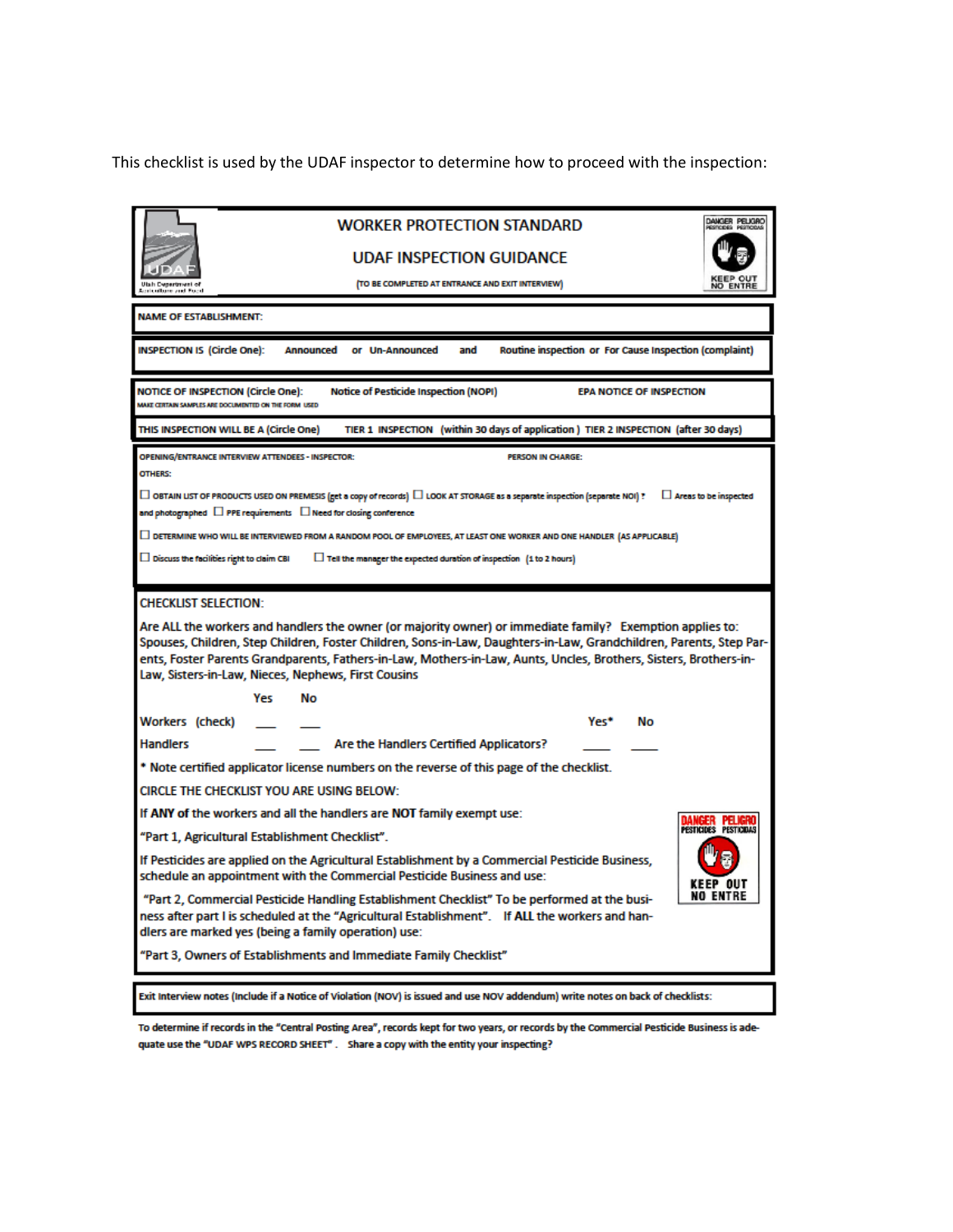This checklist is for the family exemption Agricultural Establishment:

| UDAF WOKER PROTECTION STANDARD INSPECTION CHECKLIST FOR OWNERS AND IMMEDIATE FAMILY<br>TAKEN FROM:   Part 3: Owners of Agricultural Establishments and Immediate Family Checklist                                                                                                                                                                                                                                                                                                                      |                                                                                                                                                                                                                                             |                                                        |                                |  |  |
|--------------------------------------------------------------------------------------------------------------------------------------------------------------------------------------------------------------------------------------------------------------------------------------------------------------------------------------------------------------------------------------------------------------------------------------------------------------------------------------------------------|---------------------------------------------------------------------------------------------------------------------------------------------------------------------------------------------------------------------------------------------|--------------------------------------------------------|--------------------------------|--|--|
| Are ALL the workers and handlers the owner (or majority owner) or immediate family? Exemption applies to: Spouses, Children, Step Children, Foster Children, Sons-in-<br>law, Daughters-in-law, Grandchildren, Parents, Step Parents, Foster Parents, Grandparents, Fathers-in-law, Mothers-in-law, Aunts, Uncles, Brothers, Sisters, Brothers-in-<br>law, Sisters-in-law, Nieces, Nephews, First Cousins ? (If yes, use this checklist, if no, use Part 1: Agricultural Establishment Checklist ) YES |                                                                                                                                                                                                                                             |                                                        |                                |  |  |
| <b>OWNER OPERATOR:</b><br><b>UDAF INSPECTION FORM</b><br>USED :<br><b>NOI</b><br><b>NOPI</b><br><b>EPA</b><br>Farm, Firm, or Premises Name:                                                                                                                                                                                                                                                                                                                                                            | Is there a Private Pesticide Applicator Licensee? (Circle - YES<br>NO)<br>License number 4003 -<br>Is another Licensee available to do training? (Circle - YES NO)<br>Explain the need for a member of the family to be a licensed applica- |                                                        |                                |  |  |
| SUBPART B APPLICATION RESTRICTIONS -<br>INSPECCTION RESULTS BASED ON: (Circle one, or both)                                                                                                                                                                                                                                                                                                                                                                                                            | tor for training on WPS.                                                                                                                                                                                                                    | <b>BASED ON</b><br>INTER-<br><b>VIEW</b><br><b>YES</b> | <b>OBSER-</b><br><b>VATION</b> |  |  |
| For enclosed space production applications, were workers and other persons kept out of restricted areas during the ap-<br>plication other than appropriately trained and equipped handlers involved in the application?<br>Are Respirators required by the label for application OR for mixing and loading?                                                                                                                                                                                            |                                                                                                                                                                                                                                             |                                                        | <b>NO</b>                      |  |  |
| ? If Respirators are required by the label, do the handlers and licensees have medical cards to wear them<br>If Respirators are required by the label, are the handlers and licensees fit tested by an appropriate inspector?                                                                                                                                                                                                                                                                          |                                                                                                                                                                                                                                             |                                                        |                                |  |  |
| Are respirators appropriately maintained?<br>Are respirator medical cards and fit test results kept for two years?                                                                                                                                                                                                                                                                                                                                                                                     |                                                                                                                                                                                                                                             |                                                        |                                |  |  |
| ?Are records of cartridge maintenance and application equipment cab filter maintenance kept for two years<br>For outdoor production applications, were workers and other persons (other than appropriately trained and equipped<br>?handlers involved with the application) kept out of the treated area and application exclusion zone<br>Were appropriate signs posted at proper intervals to keep unauthorized persons out of the application area during the                                       |                                                                                                                                                                                                                                             |                                                        |                                |  |  |
| application and REI?<br>Are handlers and workers appropriately trained by a licensed Utah Private Pesticide Applicator, or Utah Commercial Pes-<br>ticide Applicator (with an Ag. Plant category on their license)?                                                                                                                                                                                                                                                                                    |                                                                                                                                                                                                                                             |                                                        |                                |  |  |
| If the handlers and workers are not trained by a licensed Utah Private Pesticide Applicator, or a Utah Commercial Pesti-<br>cide Applicator (with an Ag. Plant category on their license) were they trained by a course for an EPA approved trainer?<br>Are pesticide application records kept for two years?                                                                                                                                                                                          |                                                                                                                                                                                                                                             |                                                        |                                |  |  |
| Are all handlers and licensed applicators present during the application at least 16 years old and can their age be veri-<br>fied?                                                                                                                                                                                                                                                                                                                                                                     |                                                                                                                                                                                                                                             |                                                        |                                |  |  |
| Are any early entry workers and handlers provided appropriate PPE?                                                                                                                                                                                                                                                                                                                                                                                                                                     |                                                                                                                                                                                                                                             |                                                        |                                |  |  |
| Is ALL PPE appropriately cleaned, stored and maintained.<br><b>ENTRY RESTRICTIONS AFTER APPLICATIONS - RESTRICTED ENTRY INTERVALS</b>                                                                                                                                                                                                                                                                                                                                                                  |                                                                                                                                                                                                                                             |                                                        |                                |  |  |
| After application of any pesticide to an outdoor production area, does the owner keep workers out of the treated area<br>before the REI has expired and all warning signs have been removed or covered?                                                                                                                                                                                                                                                                                                |                                                                                                                                                                                                                                             | YES                                                    | NO                             |  |  |
| After application of any pesticide to an area of enclosed space production, does the owner keep workers out of the area<br>before the REI has expired and all warning signs have been removed or covered?<br>If authorized persons are allowed to enter the REI (with appropriate PPE) are they over 16 years old and can their age be<br>verified?                                                                                                                                                    |                                                                                                                                                                                                                                             |                                                        |                                |  |  |